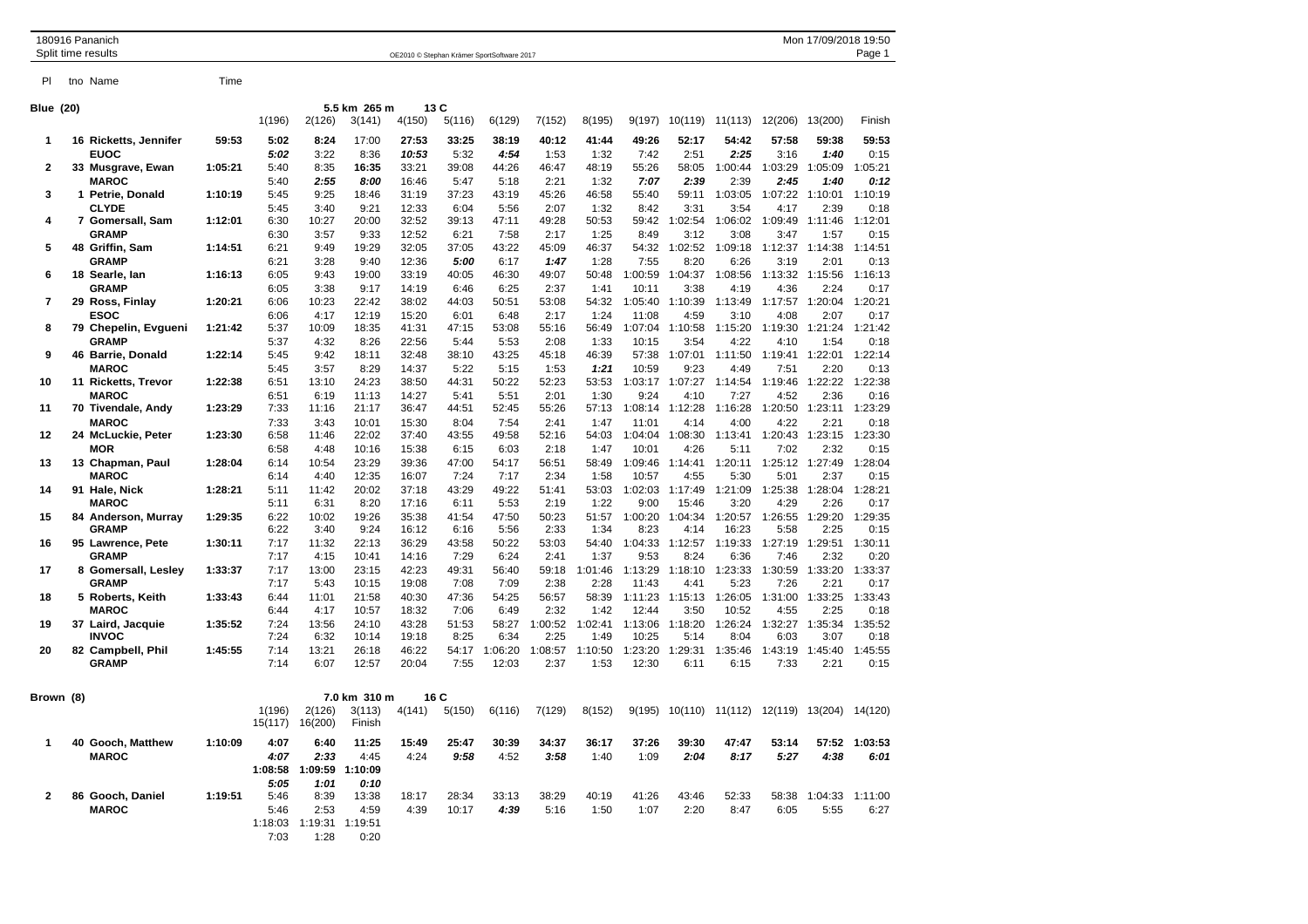|                     | 180916 Pananich<br>Split time results                                  |                    |                                  |                                  |                                  |                                |                                | OE2010 © Stephan Krämer SportSoftware 2017 |                                  |                                    |                                    |                                                |                  |                 | Mon 17/09/2018 19:50 | Page 2           |
|---------------------|------------------------------------------------------------------------|--------------------|----------------------------------|----------------------------------|----------------------------------|--------------------------------|--------------------------------|--------------------------------------------|----------------------------------|------------------------------------|------------------------------------|------------------------------------------------|------------------|-----------------|----------------------|------------------|
| PI                  | tno Name                                                               | Time               |                                  |                                  |                                  |                                |                                |                                            |                                  |                                    |                                    |                                                |                  |                 |                      |                  |
| Brown (8)           |                                                                        |                    |                                  |                                  | 7.0 km 310 m                     |                                | 16 C                           | (cont.)                                    |                                  |                                    |                                    |                                                |                  |                 |                      |                  |
|                     |                                                                        |                    | 1(196)                           | 2(126)<br>15(117) 16(200)        | 3(113)<br>Finish                 | 4(141)                         | 5(150)                         | 6(116)                                     | 7(129)                           | 8(152)                             |                                    | 9(195) 10(110) 11(112) 12(119) 13(204) 14(120) |                  |                 |                      |                  |
| 3                   | 34 Musgrave, Jonathan 1:22:47<br><b>MAROC</b>                          |                    | 5:27<br>5:27<br>1:21:09<br>5:25  | 8:39<br>3:12<br>1:22:34<br>1:25  | 13:58<br>5:19<br>1:22:47<br>0:13 | 18:18<br>4:20                  | 29:39<br>11:21                 | 34:51<br>5:12                              | 40:24<br>5:33                    | 42:11<br>1:47                      | 43:23<br>1:12                      | 45:44<br>2:21                                  | 54:55<br>9:11    | 1:02:14<br>7:19 | 1:08:09<br>5:55      | 1:15:44<br>7:35  |
| 4                   | 85 Gooch, Joel<br><b>MAROC</b>                                         | 1:31:33            | 4:23<br>4:23<br>1:29:54<br>9:03  | 7:06<br>2:43<br>1:31:22<br>1:28  | 11:45<br>4:39<br>1:31:33<br>0:11 | 16:26<br>4:41                  | 29:29<br>13:03                 | 34:19<br>4:50                              | 39:50<br>5:31                    | 41:24<br>1:34                      | 42:30<br>1:06                      | 45:10<br>2:40                                  | 55:05<br>9:55    | 1:01:06<br>6:01 | 1:09:41<br>8:35      | 1:20:51<br>11:10 |
| 5                   | 32 Dunn, Sarah<br><b>MAROC</b>                                         | 1:40:29            | 6:01<br>6:01<br>1:38:30<br>8:35  | 9:15<br>3:14<br>1:40:12<br>1:42  | 15:43<br>6:28<br>1:40:29<br>0:17 | 20:53<br>5:10                  | 34:13<br>13:20                 | 40:24<br>6:11                              | 46:25<br>6:01                    | 48:47<br>2:22                      | 50:15<br>1:28                      | 53:25<br>3:10                                  | 1:05:25<br>12:00 | 1:13:53<br>8:28 | 1:20:21<br>6:28      | 1:29:55<br>9:34  |
| 6                   | 15 Walsh, Fay<br><b>EUOC</b>                                           | 1:41:44            | 5:52<br>5:52<br>1:39:56<br>8:21  | 12:53<br>7:01<br>1:41:29<br>1:33 | 18:34<br>5:41<br>1:41:44<br>0:15 | 23:48<br>5:14                  | 36:17<br>12:29                 | 41:55<br>5:38                              | 47:15<br>5:20                    | 49:20<br>2:05                      | 50:57<br>1:37                      | 54:14<br>3:17                                  | 1:06:22<br>12:08 | 1:14:48<br>8:26 | 1:22:07<br>7:19      | 1:31:35<br>9:28  |
| $\overline{7}$      | 49 Griffin, Tim<br><b>GRAMP</b>                                        | 1:48:54            | 4:44<br>4:44<br>1:46:44<br>10:02 | 8:25<br>3:41<br>1:48:37<br>1:53  | 14:13<br>5:48<br>1:48:54<br>0:17 | 20:03<br>5:50                  | 31:46<br>11:43                 | 36:53<br>5:07                              | 41:54<br>5:01                    | 44:01<br>2:07                      | 45:20<br>1:19                      | 48:07<br>2:47                                  | 1:12:21<br>24:14 | 1:20:28<br>8:07 | 1:26:52<br>6:24      | 1:36:42<br>9:50  |
|                     | 36 Laird, James<br><b>INVOC</b>                                        | dnf                | 5:25<br>5:25<br>1:27:00<br>25:11 | 8:30<br>3:05<br>1:28:44<br>1:44  | 14:22<br>5:52<br>1:29:08<br>0:24 | 19:18<br>4:56                  | 38:44<br>19:26                 | 44:41<br>5:57                              | 54:26<br>9:45                    | 56:47<br>2:21                      | 58:30<br>1:43                      | 1:01:49<br>3:19                                |                  |                 |                      |                  |
| Green (19)          |                                                                        |                    | 1(126)                           | 2(113)                           | 4.2 km 225 m<br>3(141)           | 4(133)                         | 9 C<br>5(110)                  | 6(197)                                     | 7(119)                           | 8(206)                             | 9(200)                             | Finish                                         |                  |                 |                      |                  |
| 1                   | 45 Barrie, Adam<br><b>MAROC</b>                                        | 57:51              | 7:06<br>7:06                     | 13:38<br>6:32                    | 18:54<br>5:16                    | 26:56<br>8:02                  | 31:14<br>4:18                  | 41:21<br>10:07                             | 45:14<br>3:53                    | 55:52<br>10:38                     | 57:39<br>1:47                      | 57:51<br>0:12                                  |                  |                 |                      |                  |
| $\overline{2}$<br>3 | 6 Huthwaite, Jeremy<br><b>GRAMP</b><br>44 Newey, Jonas<br><b>MAROC</b> | 1:04:00<br>1:13:46 | 7:15<br>7:15<br>11:02<br>11:02   | 16:30<br>9:15<br>19:31<br>8:29   | 22:41<br>6:11<br>26:21<br>6:50   | 30:21<br>7:40<br>34:47<br>8:26 | 36:09<br>5:48<br>42:00<br>7:13 | 49:35<br>13:26<br>56:43<br>14:43           | 53:41<br>4:06<br>1:01:22<br>4:39 | 1:01:35<br>7:54<br>1:10:46<br>9:24 | 1:03:49<br>2:14<br>1:13:34<br>2:48 | 1:04:00<br>0:11<br>1:13:46<br>0:12             |                  |                 |                      |                  |
| 4                   | 30 Ross, Heidi<br><b>ESOC</b>                                          | 1:18:56            | 7:50<br>7:50                     | 18:33<br>10:43                   | 25:01<br>6:28                    | 33:45<br>8:44                  | 41:32<br>7:47                  | 55:31<br>13:59                             | 1:07:48<br>12:17                 | 1:15:55<br>8:07                    | 1:18:41<br>2:46                    | 1:18:56<br>0:15                                |                  |                 |                      |                  |
| 5                   | 25 McLuckie, Morag<br><b>MOR</b>                                       | 1:20:38            | 11:53<br>11:53                   | 18:45<br>6:52                    | 25:14<br>6:29                    | 33:28<br>8:14                  | 45:24<br>11:56                 | 1:01:15<br>15:51                           | 1:06:17<br>5:02                  | 1:17:32<br>11:15                   | 1:20:20<br>2:48                    | 1:20:38<br>0:18                                |                  |                 |                      |                  |
| 6                   | 67 Nicholson, Hugh<br><b>GRAMP</b>                                     | 1:25:14            | 18:52<br>18:52                   | 25:56<br>7:04                    | 30:59<br>5:03                    | 38:12<br>7:13                  | 45:24<br>7:12                  | 1:01:30<br>16:06                           | 1:13:33<br>12:03                 | 1:22:38<br>9:05                    | 1:24:59<br>2:21                    | 1:25:14<br>0:15                                |                  |                 |                      |                  |
| $\overline{7}$<br>8 | 61 Prudhoe, Paul<br><b>MAROC</b><br>2 Petrie, Amelia                   | 1:27:11<br>1:27:40 | 8:53<br>8:53<br>8:34             | 20:56<br>12:03<br>18:42          | 28:01<br>7:05<br>25:58           | 38:20<br>10:19<br>38:06        | 45:34<br>7:14<br>45:10         | 1:02:38<br>17:04<br>1:03:30                | 1:09:24<br>6:46<br>1:14:50       | 1:24:05<br>14:41<br>1:24:27        | 1:26:50<br>2:45<br>1:27:15         | 1:27:11<br>0:21<br>1:27:40                     |                  |                 |                      |                  |
| 9                   | <b>CLYDE</b><br>64 Kemsley, Clare                                      | 1:28:54            | 8:34<br>9:37                     | 10:08<br>20:20                   | 7:16<br>28:35                    | 12:08<br>39:32                 | 7:04<br>47:53                  | 18:20<br>1:06:47                           | 11:20<br>1:12:33                 | 9:37<br>1:24:52                    | 2:48<br>1:28:29                    | 0:25<br>1:28:54                                |                  |                 |                      |                  |
| 10                  | <b>BASOC</b><br>59 Collins, Lynn<br><b>MAROC</b>                       | 1:32:11            | 9:37<br>10:23<br>10:23           | 10:43<br>21:16<br>10:53          | 8:15<br>29:51<br>8:35            | 10:57<br>40:10<br>10:19        | 8:21<br>48:56<br>8:46          | 18:54<br>1:09:18<br>20:22                  | 5:46<br>1:15:32<br>6:14          | 12:19<br>1:28:44<br>13:12          | 3:37<br>1:31:55<br>3:11            | 0:25<br>1:32:11<br>0:16                        |                  |                 |                      |                  |
| 11                  | 51 Farquharson, Laura 1:35:44<br><b>GRAMP</b>                          |                    | 9:38<br>9:38                     | 18:09<br>8:31                    | 25:54<br>7:45                    | 36:32<br>10:38                 | 43:27<br>6:55                  | 58:11<br>14:44                             | 1:04:16<br>6:05                  | 1:31:54<br>27:38                   | 1:35:24<br>3:30                    | 1:35:44<br>0:20                                |                  |                 |                      |                  |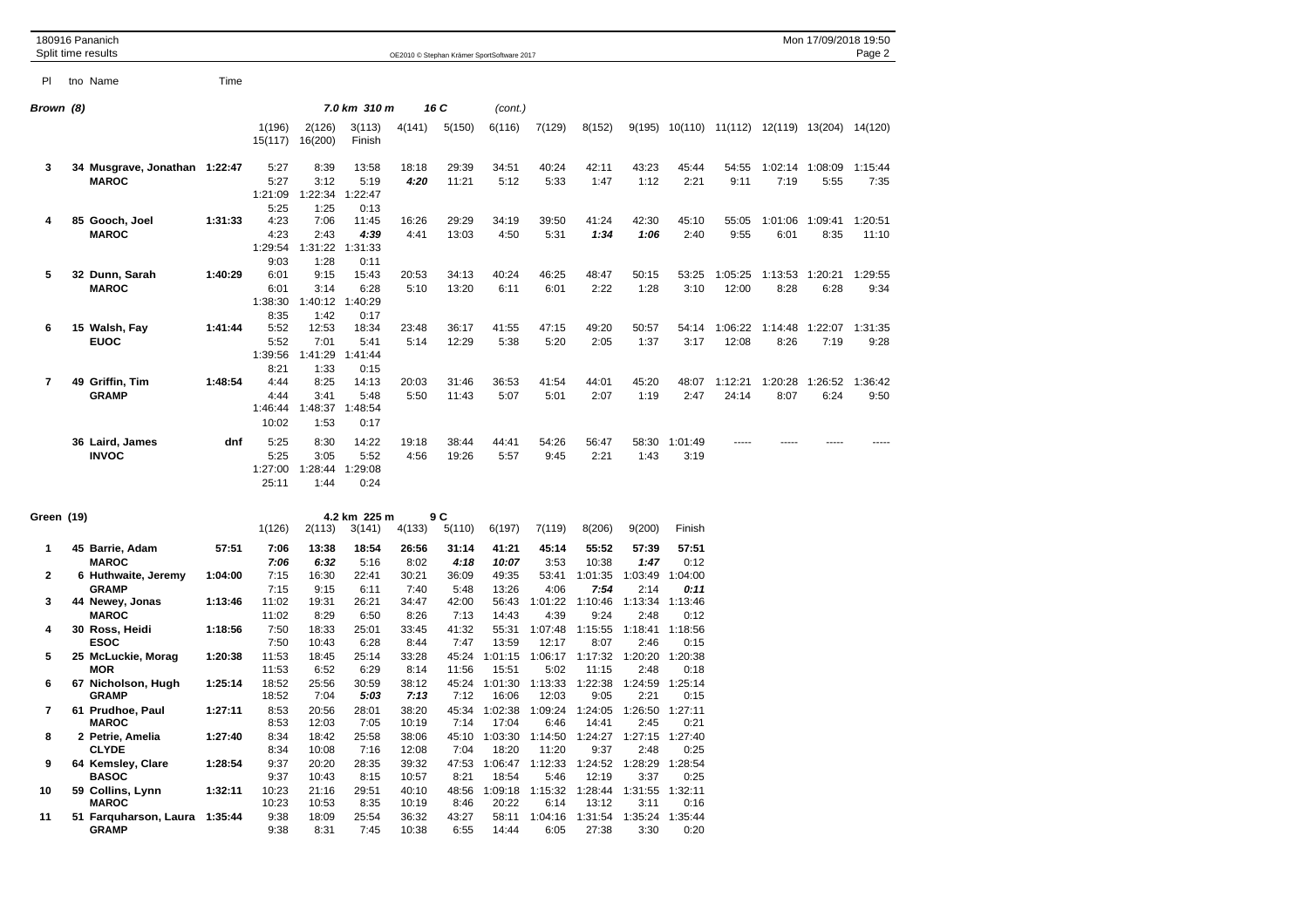|                  | 180916 Pananich<br>Split time results  |         |                |                |                        |                |                                            |                  |                  |                  |                 |                 |                 |                 | Mon 17/09/2018 19:50<br>Page 3 |
|------------------|----------------------------------------|---------|----------------|----------------|------------------------|----------------|--------------------------------------------|------------------|------------------|------------------|-----------------|-----------------|-----------------|-----------------|--------------------------------|
|                  |                                        |         |                |                |                        |                | OE2010 © Stephan Krämer SportSoftware 2017 |                  |                  |                  |                 |                 |                 |                 |                                |
| PI               | tno Name                               | Time    |                |                |                        |                |                                            |                  |                  |                  |                 |                 |                 |                 |                                |
| Green (19)       |                                        |         |                |                | 4.2 km 225 m           |                | 9 C                                        | (cont.)          |                  |                  |                 |                 |                 |                 |                                |
|                  |                                        |         | 1(126)         | 2(113)         | 3(141)                 | 4(133)         | 5(110)                                     | 6(197)           | 7(119)           | 8(206)           | 9(200)          | Finish          |                 |                 |                                |
| 12               | 94 Scott, Rachel                       | 1:41:43 | 10:14          | 20:51          | 29:42                  | 54:15          | 1:01:11                                    | 1:16:32          | 1:27:21          | 1:37:26          | 1:41:06         | 1:41:43         |                 |                 |                                |
|                  | <b>GRAMP</b>                           |         | 10:14          | 10:37          | 8:51                   | 24:33          | 6:56                                       | 15:21            | 10:49            | 10:05            | 3:40            | 0:37            |                 |                 |                                |
| 13               | 72 Liley, Norman<br><b>GRAMP</b>       | 1:41:46 | 9:24<br>9:24   | 20:31<br>11:07 | 31:56<br>11:25         | 42:50<br>10:54 | 53:05<br>10:15                             | 1:13:46<br>20:41 | 1:24:06<br>10:20 | 1:37:24<br>13:18 | 1:41:11<br>3:47 | 1:41:46<br>0:35 |                 |                 |                                |
| 14               | 35 Milligan, Christoph                 | 1:49:25 | 11:21          | 21:00          | 29:55                  | 1:10:07        | 1:17:26                                    | 1:33:06          | 1:36:21          | 1:46:01          | 1:49:07         | 1:49:25         |                 |                 |                                |
|                  | <b>MAROC</b>                           |         | 11:21          | 9:39           | 8:55                   | 40:12          | 7:19                                       | 15:40            | 3:15             | 9:40             | 3:06            | 0:18            |                 |                 |                                |
| 15               | 66 Nicholson, Rosslyn<br><b>GRAMP</b>  | 1:52:54 | 24:42<br>24:42 | 37:50<br>13:08 | 46:46<br>8:56          | 58:51<br>12:05 | 1:07:39<br>8:48                            | 1:28:01<br>20:22 | 1:34:19<br>6:18  | 1:49:09<br>14:50 | 1:52:34<br>3:25 | 1:52:54<br>0:20 |                 |                 |                                |
| 16               | 68 Mather, Rachel<br><b>MAROC</b>      | 1:54:17 | 12:56<br>12:56 | 27:03<br>14:07 | 40:07<br>13:04         | 56:06<br>15:59 | 1:07:10<br>11:04                           | 1:29:22<br>22:12 | 1:36:40<br>7:18  | 1:50:05<br>13:25 | 1:53:53<br>3:48 | 1:54:17<br>0:24 |                 |                 |                                |
| 17               | 17 Dudley, Caz                         | 1:59:39 | 9:53           | 53:29          | 1:01:13                | 1:11:02        | 1:20:25                                    | 1:37:45          | 1:45:00          | 1:56:39          | 1:59:23         | 1:59:39         |                 |                 |                                |
|                  | <b>MAROC</b>                           |         | 9:53           | 43:36          | 7:44                   | 9:49           | 9:23                                       | 17:20            | 7:15             | 11:39            | 2:44            | 0:16            |                 |                 |                                |
|                  | 83 Anderson, Kate                      | mp      | 36:02          | 1:18:06        | 1:27:47                | 1:40:14        | 1:49:49                                    | -----            | -----            | -----            | 2:30:18         | 2:30:38         |                 |                 |                                |
|                  | <b>GRAMP</b>                           |         | 36:02          | 42:04          | 9:41                   | 12:27          | 9:35                                       |                  |                  |                  | 40:29           | 0:20            |                 |                 |                                |
|                  | 42 Newey, Scott<br><b>MAROC</b>        | dnf     | 23:28<br>23:28 | 41:01<br>17:33 | $\overline{a}$         |                | -----                                      | -----            | -----            | 51:48<br>10:47   | 55:35<br>3:47   | 55:52<br>0:17   |                 |                 |                                |
|                  |                                        |         |                |                |                        |                |                                            |                  |                  |                  |                 |                 |                 |                 |                                |
| Light Green (15) |                                        |         | 1(124)         | 2(196)         | 3.6 km 140 m<br>3(150) | 4(115)         | 11C<br>5(114)                              | 6(201)           | 7(126)           | 8(121)           | 9(217)          | 10(117)         | 11(200)         | Finish          |                                |
| 1                | 76 Howard, Isobel<br><b>MOR</b>        | 52:26   | 3:53<br>3:53   | 7:50<br>3:57   | 15:28<br>7:38          | 20:00<br>4:32  | 23:31<br>3:31                              | 30:59<br>7:28    | 41:07<br>10:08   | 46:54<br>5:47    | 48:53<br>1:59   | 51:01<br>2:08   | 52:13<br>1:12   | 52:26<br>0:13   |                                |
| $\mathbf{2}$     | 26 McLuckie, Finlay                    | 54:17   | 4:23           | 8:51           | 17:04                  | 20:26          | 25:29                                      | 32:42            | 42:36            | 48:36            | 50:44           | 52:54           | 54:03           | 54:17           |                                |
|                  | MOR                                    |         | 4:23           | 4:28           | 8:13                   | 3:22           | 5:03                                       | 7:13             | 9:54             | 6:00             | 2:08            | 2:10            | 1:09            | 0:14            |                                |
| 3                | 78 Chapman, Catriona                   | 54:19   | 5:13           | 11:08          | 20:15                  | 24:46          | 29:33                                      | 33:18            | 39:44            | 45:18            | 47:50           | 52:18           | 54:00           | 54:19           |                                |
|                  | <b>MAROC</b>                           |         | 5:13           | 5:55           | 9:07                   | 4:31           | 4:47                                       | 3:45             | 6:26             | 5:34             | 2:32            | 4:28            | 1:42            | 0:19            |                                |
| 4                | 27 Reynolds, Charlotte<br><b>MAROC</b> | 56:28   | 5:42<br>5:42   | 12:44<br>7:02  | 23:45<br>11:01         | 27:56<br>4:11  | 32:54<br>4:58                              | 36:31<br>3:37    | 42:28<br>5:57    | 48:14<br>5:46    | 51:31<br>3:17   | 54:08<br>2:37   | 56:10<br>2:02   | 56:28<br>0:18   |                                |
| 5                | 65 Kemsley, Alice                      | 1:05:23 | 8:30           | 13:22          | 26:35                  | 29:51          | 34:11                                      | 37:16            | 43:10            | 48:14            | 1:00:20         | 1:03:36         | 1:05:07         | 1:05:23         |                                |
|                  | <b>BASOC</b>                           |         | 8:30           | 4:52           | 13:13                  | 3:16           | 4:20                                       | 3:05             | 5:54             | 5:04             | 12:06           | 3:16            | 1:31            | 0:16            |                                |
| 6                | 4 Whitehead, Ranolp                    | 1:14:59 | 6:05           | 12:15          | 22:35                  | 27:17          | 32:33                                      | 48:21            | 55:26            | 1:05:09          | 1:09:02         | 1:12:50         | 1:14:40         | 1:14:59         |                                |
|                  | <b>MAROC</b>                           |         | 6:05           | 6:10           | 10:20                  | 4:42           | 5:16                                       | 15:48            | 7:05             | 9:43             | 3:53            | 3:48            | 1:50            | 0:19            |                                |
| $\overline{7}$   | 21 Campbell, Alexande                  | 1:17:04 | 9:26           | 15:26          | 28:25                  | 32:57          | 41:38                                      | 45:32            | 58:07            | 1:05:02          | 1:10:22         | 1:14:39         | 1:16:46         | 1:17:04         |                                |
| 8                | <b>MAROC</b>                           | 1:24:15 | 9:26<br>19:34  | 6:00<br>26:19  | 12:59<br>36:45         | 4:32<br>40:55  | 8:41<br>46:25                              | 3:54<br>54:48    | 12:35<br>1:03:38 | 6:55<br>1:11:20  | 5:20<br>1:16:02 | 4:17<br>1:21:04 | 2:07<br>1:23:41 | 0:18<br>1:24:15 |                                |
|                  | 10 Craig, Peter<br><b>MAROC</b>        |         | 19:34          | 6:45           | 10:26                  | 4:10           | 5:30                                       | 8:23             | 8:50             | 7:42             | 4:42            | 5:02            | 2:37            | 0:34            |                                |
| 9                | 50 Farquharson, Kirst                  | 1:25:18 | 7:04           | 13:51          | 25:11                  | 30:05          | 36:28                                      | 46:01            | 1:00:57          | 1:08:05          | 1:17:43         | 1:22:26         | 1:24:59         | 1:25:18         |                                |
|                  | <b>GRAMP</b>                           |         | 7:04           | 6:47           | 11:20                  | 4:54           | 6:23                                       | 9:33             | 14:56            | 7:08             | 9:38            | 4:43            | 2:33            | 0:19            |                                |
| 10               | 52 Farquharson, Morv                   | 1:30:15 | 7:57           | 16:28          | 30:27                  | 35:16          | 41:36                                      | 50:57            | 1:06:04          | 1:13:16          | 1:22:43         | 1:27:32         | 1:29:57         | 1:30:15         |                                |
|                  | <b>GRAMP</b>                           |         | 7:57           | 8:31           | 13:59                  | 4:49           | 6:20                                       | 9:21             | 15:07            | 7:12             | 9:27            | 4:49            | 2:25            | 0:18            |                                |
| 11               | 63 Forsyth, Michael                    | 1:40:34 | 22:12          | 28:51          | 41:47                  | 45:48          | 51:25                                      | 1:02:11          | 1:16:24          | 1:23:51          | 1:32:38         | 1:37:56         | 1:40:09         | 1:40:34         |                                |
|                  | <b>GRAMP</b>                           |         | 22:12          | 6:39           | 12:56                  | 4:01           | 5:37                                       | 10:46            | 14:13            | 7:27             | 8:47            | 5:18            | 2:13            | 0:25            |                                |
| 12               | 14 Drewe-Martin, Domi<br><b>MAROC</b>  | 1:48:38 | 10:13<br>10:13 | 19:46<br>9:33  | 42:55<br>23:09         | 48:46<br>5:51  | 59:12<br>10:26                             | 1:08:29<br>9:17  | 1:25:38<br>17:09 | 1:34:49<br>9:11  | 1:39:59<br>5:10 | 1:45:02<br>5:03 | 1:48:03<br>3:01 | 1:48:38<br>0:35 |                                |
| 13               | 71 Jackson, Carol                      | 1:55:53 | 15:24          | 24:43          | 42:06                  | 48:19          | 57:48                                      | 1:06:15          | 1:25:02          | 1:41:29          | 1:45:53         | 1:52:57         | 1:55:30         | 1:55:53         |                                |
|                  | <b>GRAMP</b>                           |         | 15:24          | 9:19           | 17:23                  | 6:13           | 9:29                                       | 8:27             | 18:47            | 16:27            | 4:24            | 7:04            | 2:33            | 0:23            |                                |
|                  | 77 Howard, Nikki                       | mp      | 5:45           | 11:13          | 37:08                  | 40:44          | 46:13                                      | 50:19            | 56:56            |                  |                 | $- - - - -$     | 1:06:00         | 1:06:27         |                                |
|                  | <b>MOR</b>                             |         | 5:45           | 5:28           | 25:55                  | 3:36           | 5:29                                       | 4:06             | 6:37             |                  |                 |                 | 9:04            | 0:27            |                                |
|                  | 38 Laird, Angus<br><b>INVOC</b>        | dnf     | 11:59<br>11:59 | 19:39<br>7:40  | 33:54<br>14:15         | 38:39<br>4:45  | 45:23<br>6:44                              | $- - - - -$      | -----            |                  |                 |                 | -----           |                 |                                |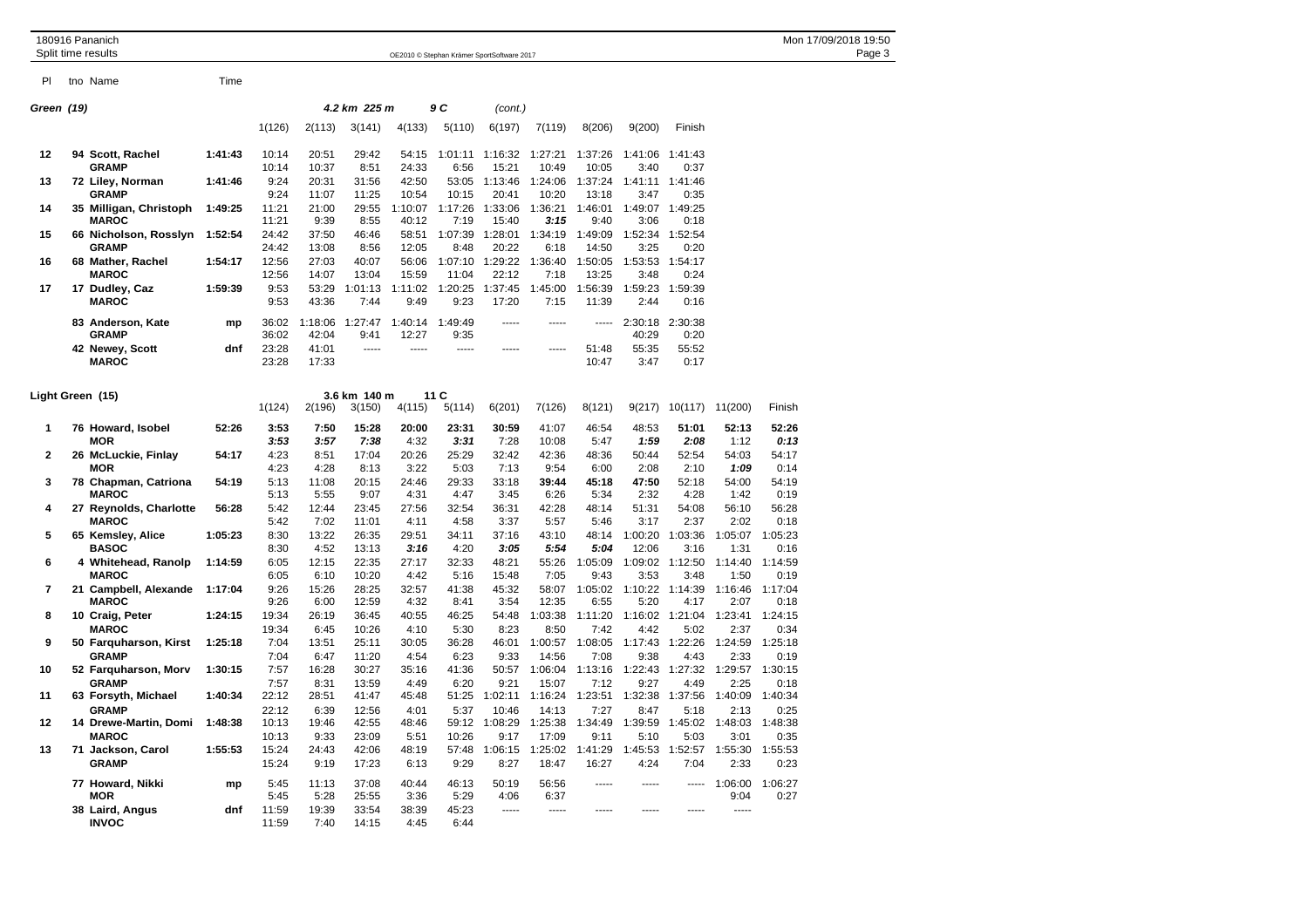|  | 180916 Pananich |
|--|-----------------|
|  |                 |

Pl tno Name Time

180916 Pananich Mon 17/09/2018 19:50<br>
Split time results Dage 4 OE2010 © Stephan Krämer SportSoftware 2017

| Orange (15)    |                      |         |        | 2.0 km 65 m | 9 C         |        |         |         |                     |         |         |         |
|----------------|----------------------|---------|--------|-------------|-------------|--------|---------|---------|---------------------|---------|---------|---------|
|                |                      |         | 1(205) | 2(124)      | 3(210)      | 4(217) | 5(121)  | 6(107)  | 7(206)              | 8(117)  | 9(200)  | Finish  |
| 1              | 41 Gooch, Ruth       | 28:19   | 4:20   | 7:46        | 11:36       | 14:32  | 19:23   | 20:44   | 24:18               | 26:00   | 28:02   | 28:19   |
|                | <b>MAROC</b>         |         | 4:20   | 3:26        | 3:50        | 2:56   | 4:51    | 1:21    | 3:34                | 1:42    | 2:02    | 0:17    |
| $\mathbf{2}$   | 3 Whitehead, Clare   | 30:10   | 3:57   | 9:13        | 12:14       | 17:29  | 20:41   | 22:11   | 26:34               | 28:06   | 29:56   | 30:10   |
|                | <b>MAROC</b>         |         | 3:57   | 5:16        | 3:01        | 5:15   | 3:12    | 1:30    | 4:23                | 1:32    | 1:50    | 0:14    |
| 3              | 58 Provan, Steph     | 33:26   | 3:43   | 15:24       | 17:50       | 22:45  | 25:43   | 26:51   | 30:00               | 31:26   | 33:09   | 33:26   |
|                | <b>MAROC</b>         |         | 3:43   | 11:41       | 2:26        | 4:55   | 2:58    | 1:08    | 3:09                | 1:26    | 1:43    | 0:17    |
| 4              | 28 Garrett, Blair    | 34:29   | 4:51   | 14:17       | 17:25       | 20:32  | 25:19   | 26:44   | 30:52               | 32:14   | 34:11   | 34:29   |
|                | <b>MAROC</b>         |         | 4:51   | 9:26        | 3:08        | 3:07   | 4:47    | 1:25    | 4:08                | 1:22    | 1:57    | 0:18    |
| 5              | 43 Newey, Yann       | 37:40   | 4:24   | 7:34        | 11:13       | 17:20  | 23:56   | 25:14   | 33:28               | 34:50   | 37:14   | 37:40   |
|                | <b>MAROC</b>         |         | 4:24   | 3:10        | 3:39        | 6:07   | 6:36    | 1:18    | 8:14                | 1:22    | 2:24    | 0:26    |
| 6              | 60 Richmond, Bea     | 41:31   | 4:55   | 10:46       | 15:18       | 21:21  | 27:41   | 29:40   | 36:15               | 38:30   | 41:11   | 41:31   |
|                | <b>MAROC</b>         |         | 4:55   | 5:51        | 4:32        | 6:03   | 6:20    | 1:59    | 6:35                | 2:15    | 2:41    | 0:20    |
| $\overline{7}$ | 57 Provan, Dave      | 51:06   | 4:06   | 15:48       | 19:09       | 31:51  | 35:51   | 41:59   | 46:52               | 48:48   | 50:46   | 51:06   |
|                | <b>MAROC</b>         |         | 4:06   | 11:42       | 3:21        | 12:42  | 4:00    | 6:08    | 4:53                | 1:56    | 1:58    | 0:20    |
| 8              | 39 Laird, Rona       | 1:02:42 | 7:18   | 13:59       | 20:32       | 30:49  | 41:52   | 45:15   | 55:24               | 59:02   | 1:02:22 | 1:02:42 |
|                | <b>INVOC</b>         |         | 7:18   | 6:41        | 6:33        | 10:17  | 11:03   | 3:23    | 10:09               | 3:38    | 3:20    | 0:20    |
| 9              | 92 Kellas, Iona      | 1:03:00 | 6:27   | 13:14       | 27:06       | 32:05  | 39:25   | 42:45   | 52:53               | 57:54   | 1:02:40 | 1:03:00 |
|                | <b>MAROC</b>         |         | 6:27   | 6:47        | 13:52       | 4:59   | 7:20    | 3:20    | 10:08               | 5:01    | 4:46    | 0:20    |
| 10             | 74 Chapman, Jacqui   | 1:04:30 | 6:56   | 20:02       | 26:19       | 34:08  | 41:37   | 44:56   | 53:05               | 59:48   | 1:03:53 | 1:04:30 |
|                | <b>MAROC</b>         |         | 6:56   | 13:06       | 6:17        | 7:49   | 7:29    | 3:19    | 8:09                | 6:43    | 4:05    | 0:37    |
| 11             | 87 Brotchie, Harriet | 1:06:23 | 6:10   | 17:41       | 23:08       | 29:13  | 37:59   | 42:36   | 1:00:22             | 1:03:21 | 1:06:07 | 1:06:23 |
|                | <b>MAROC</b>         |         | 6:10   | 11:31       | 5:27        | 6:05   | 8:46    | 4:37    | 17:46               | 2:59    | 2:46    | 0:16    |
| 12             | 81 Campbell, Naomi   | 1:14:53 | 9:43   | 22:58       | 29:58       | 44:04  | 53:21   | 57:34   | 1:05:56             | 1:10:15 | 1:14:14 | 1:14:53 |
|                | <b>GRAMP</b>         |         | 9:43   | 13:15       | 7:00        | 14:06  | 9:17    | 4:13    | 8:22                | 4:19    | 3:59    | 0:39    |
| 13             | 31 Ross, Jenny       | 1:26:34 | 9:45   | 18:56       | 27:18       | 40:15  | 49:06   | 1:09:52 | 1:18:56             | 1:22:56 | 1:26:12 | 1:26:34 |
|                | <b>ESOC</b>          |         | 9:45   | 9:11        | 8:22        | 12:57  | 8:51    | 20:46   | 9:04                | 4:00    | 3:16    | 0:22    |
| 14             | 80 Arthur, Emily     | 1:42:55 | 12:22  | 22:47       | 34:09       | 58:08  | 1:10:04 | 1:16:15 | 1:29:24             | 1:35:05 | 1:42:08 | 1:42:55 |
|                | <b>GRAMP</b>         |         | 12:22  | 10:25       | 11:22       | 23:59  | 11:56   | 6:11    | 13:09               | 5:41    | 7:03    | 0:47    |
|                | 62 Whitelaw, Connor  | mp      | 5:27   | 11:50       | 16:10       | 33:23  | -----   | 44:36   | 50:02               | 52:22   | 55:16   | 55:34   |
|                | <b>GRAMP</b>         |         | 5:27   | 6:23        | 4:20        | 17:13  |         | 11:13   | 5:26                | 2:20    | 2:54    | 0:18    |
| Yellow (14)    |                      |         |        |             | 1.6 km 50 m |        | 8 C     |         |                     |         |         |         |
|                |                      |         | 1(111) | 2(153)      | 3(118)      | 4(210) | 5(132)  | 6(121)  | 7(107)              | 8(200)  | Finish  |         |
| 1              | 47 Griffin, Noah     | 22:56   | 2:20   | 4:51        | 6:36        | 10:08  | 14:21   | 17:04   | 19:16               | 22:39   | 22:56   |         |
|                | <b>GRAMP</b>         |         | 2:20   | 2:31        | 1:45        | 3:32   | 4:13    | 2:43    | 2:12                | 3:23    | 0:17    |         |
| $\mathbf{2}$   | 55 Provan, Page      | 30:58   | 2:42   | 6:28        | 7:53        | 11:23  | 23:19   | 25:42   | 27:37               | 30:32   | 30:58   |         |
|                | 10000                |         | 0.40   | 0.40        | 4.05        | 0.00   | 11.50   | 0.00    | $\overline{a}$ . mm | 0.55    | 0.00    |         |

| <b>GRAMP</b> |                                                                                                                                                                                 | 2:20 | 2:31  | 1:45  | 3:32  | 4:13  | 2:43  | 2:12  | 3:23  | 0:17  |        |        |
|--------------|---------------------------------------------------------------------------------------------------------------------------------------------------------------------------------|------|-------|-------|-------|-------|-------|-------|-------|-------|--------|--------|
|              | 30:58                                                                                                                                                                           | 2:42 | 6:28  | 7:53  | 11:23 | 23:19 | 25:42 | 27:37 | 30:32 | 30:58 |        |        |
| <b>MAROC</b> |                                                                                                                                                                                 | 2:42 | 3:46  | 1:25  | 3:30  | 11:56 | 2:23  | 1:55  | 2:55  | 0:26  |        |        |
|              | 37:11                                                                                                                                                                           | 2:08 | 4:55  | 6:40  | 10:30 | 27:42 | 30:23 | 34:20 | 36:50 | 37:11 |        |        |
| <b>MAROC</b> |                                                                                                                                                                                 | 2:08 | 2:47  | 1:45  | 3:50  | 17:12 | 2:41  | 3:57  | 2:30  | 0:21  |        |        |
|              | 39:10                                                                                                                                                                           | 2:15 | 5:05  | 7:07  | 11:00 | 29:22 | 32:29 | 34:58 | 38:52 | 39:10 |        |        |
| <b>GRAMP</b> |                                                                                                                                                                                 | 2:15 | 2:50  | 2:02  | 3:53  | 18:22 | 3:07  | 2:29  | 3:54  | 0:18  |        |        |
|              | 44:26                                                                                                                                                                           | 2:01 | 4:33  | 6:06  | 9:07  | 35:22 | 38:23 | 41:04 | 44:09 | 44:26 |        |        |
| <b>GRAMP</b> |                                                                                                                                                                                 | 2:01 | 2:32  | 1:33  | 3:01  | 26:15 | 3:01  | 2:41  | 3:05  | 0:17  |        |        |
|              | 47:18                                                                                                                                                                           | 2:20 | 6:39  | 8:43  | 12:05 | 36:01 | 38:50 | 42:13 | 46:50 | 47:18 |        |        |
| <b>MAROC</b> |                                                                                                                                                                                 | 2:20 | 4:19  | 2:04  | 3:22  | 23:56 | 2:49  | 3:23  | 4:37  | 0:28  |        |        |
|              | 50:28                                                                                                                                                                           | 3:13 | 8:08  | 10:27 | 14:24 | 35:45 | 41:08 | 44:42 | 50:07 | 50:28 |        |        |
| <b>MAROC</b> |                                                                                                                                                                                 | 3:13 | 4:55  | 2:19  | 3:57  | 21:21 | 5:23  | 3:34  | 5:25  | 0:21  |        |        |
|              | mp                                                                                                                                                                              | 1:59 | 4:26  | 5:37  | 8:51  | ----- |       | ----- | 19:41 | 20:21 |        |        |
| <b>MAROC</b> |                                                                                                                                                                                 | 1:59 | 2:27  | 1:11  | 3:14  |       |       |       | 10:50 | 0:40  |        |        |
|              | mp                                                                                                                                                                              | 4:28 | 11:24 | 15:01 | ----- | 20:58 | ----- | ----- | 35:03 | 35:49 | 8:52   | 30:23  |
| <b>MAROC</b> |                                                                                                                                                                                 | 4:28 | 6:56  | 3:37  |       | 5:57  |       |       | 14:05 | 0:46  | $*127$ | $*128$ |
|              | 55 Provan, Page<br>88 Brotchie(s), Thomas<br>73 Miller(s), Logan<br>96 Buhr, Maryje<br>23 Dunbar, Lewis<br>20 Cormack, Cameron<br>19 Cormack, Findlay<br>89 Urquhart(s), Callum |      |       |       |       |       |       |       |       |       |        |        |